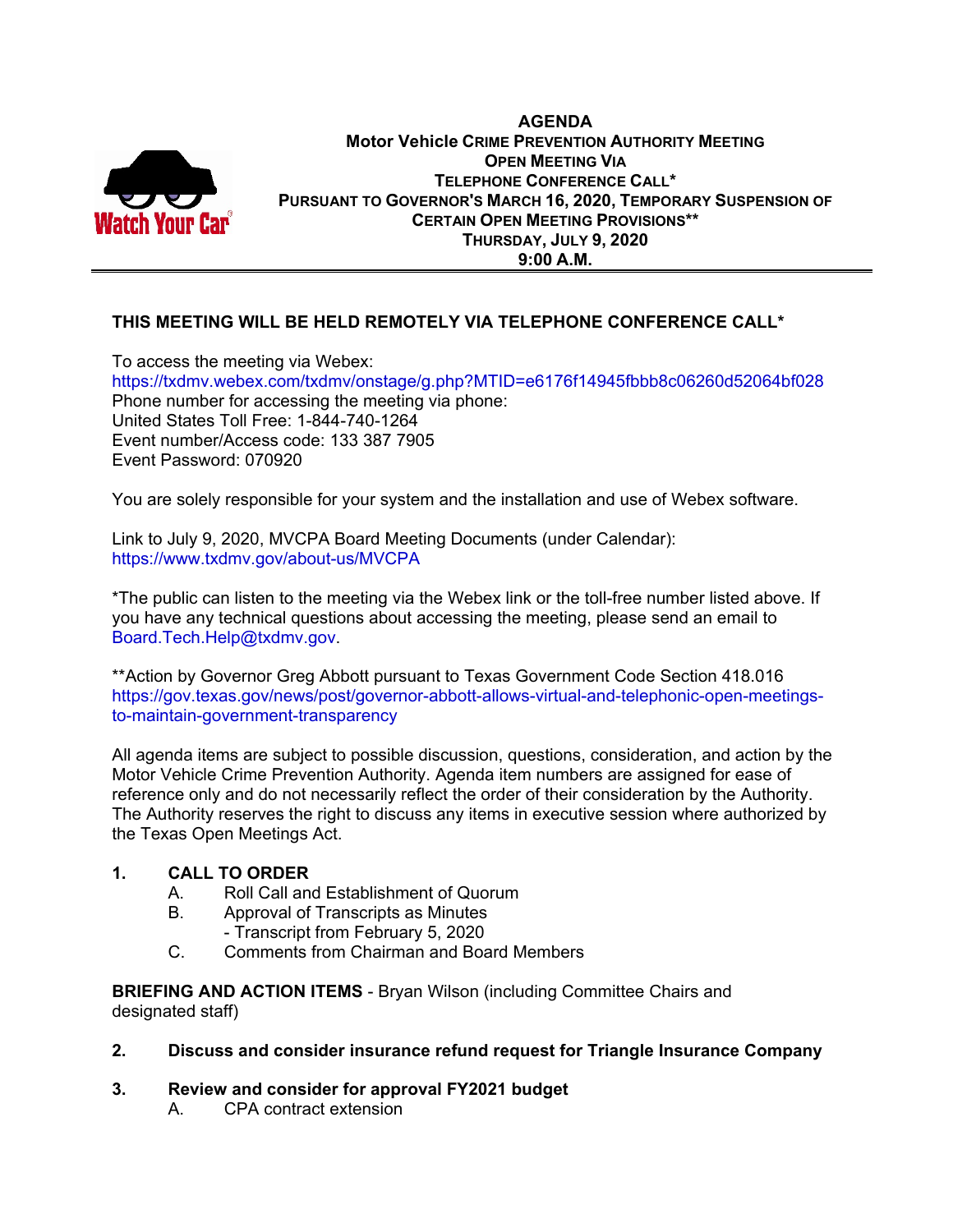- B. Investigator training budget approval<br>C. Authority for MVCPA Director to work
- Authority for MVCPA Director to work with TxDMV staff to modify budget if a waiver or partial waiver to the policy directive to reduce General Revenue appropriations by 5 percent is granted
- **4. Consider and discuss the MVCPA's savings plan and impact to meet a 5 percent reduction in MVCPA funding requested by State of Texas leaders**
- **5. Review and consider FY2021 Grant Awards including authority for MVCPA Director to make adjustments to grant awards if a waiver or partial waiver to 5 percent reduction in funding is granted**
- **6. Review and consider a grant award to Texas A&M University to continue taskforce operational support and data collection efforts of the Grant Management Tracking System**
- **7. Discuss and consider planning for the FY2022-2023 Grant Cycle Request for Applications**
	- A. Grant Types
		- i. Taskforce grants
		- ii. Motor Vehicle Crime Auxilliary Grants
		- iii. Community Oriented Solutions Grants
		- iv. Prosecution and Judicial Agency Grants
		- v. Other grant types like fraud related motor vehicle crime (TACs)
	- B. Applicant Eligibilty Standards
	- C. Match ratios and amounts
	- D. Scoring and distribution standards
- **8. Review and discuss the Legislative Appropriation Request authorized by state law in Transportation Code Chapter 1006 and discuss other exceptional items needed to submit to TxDMV for the 87th Legislative session**
- **9. Discuss and consider legislative recommendations for the 87th Legislature including but limited to funding, collections, and reporting**
- **10. Discuss and consider the fee collections and refund processes**

**MVCPA DIRECTOR'S REPORTS** - Bryan Wilson (including designated staff)

- **11. Reports on MVCPA-related activities identified by the Director as noteworthy, which may include reports on:**
	- A. Budget
	- B. Grant Activities and Analysis
	- C. Grant Adjustments status
	- D. Public Education and Public Awareness program and activities
	- E. MVCPA Law Enforcement Training<br>F. Assessment Collection Activities
	- **Assessment Collection Activities**
	- G. Agency Operations and COVID Impact
	- H. Monitoring
- **12. Public Comment**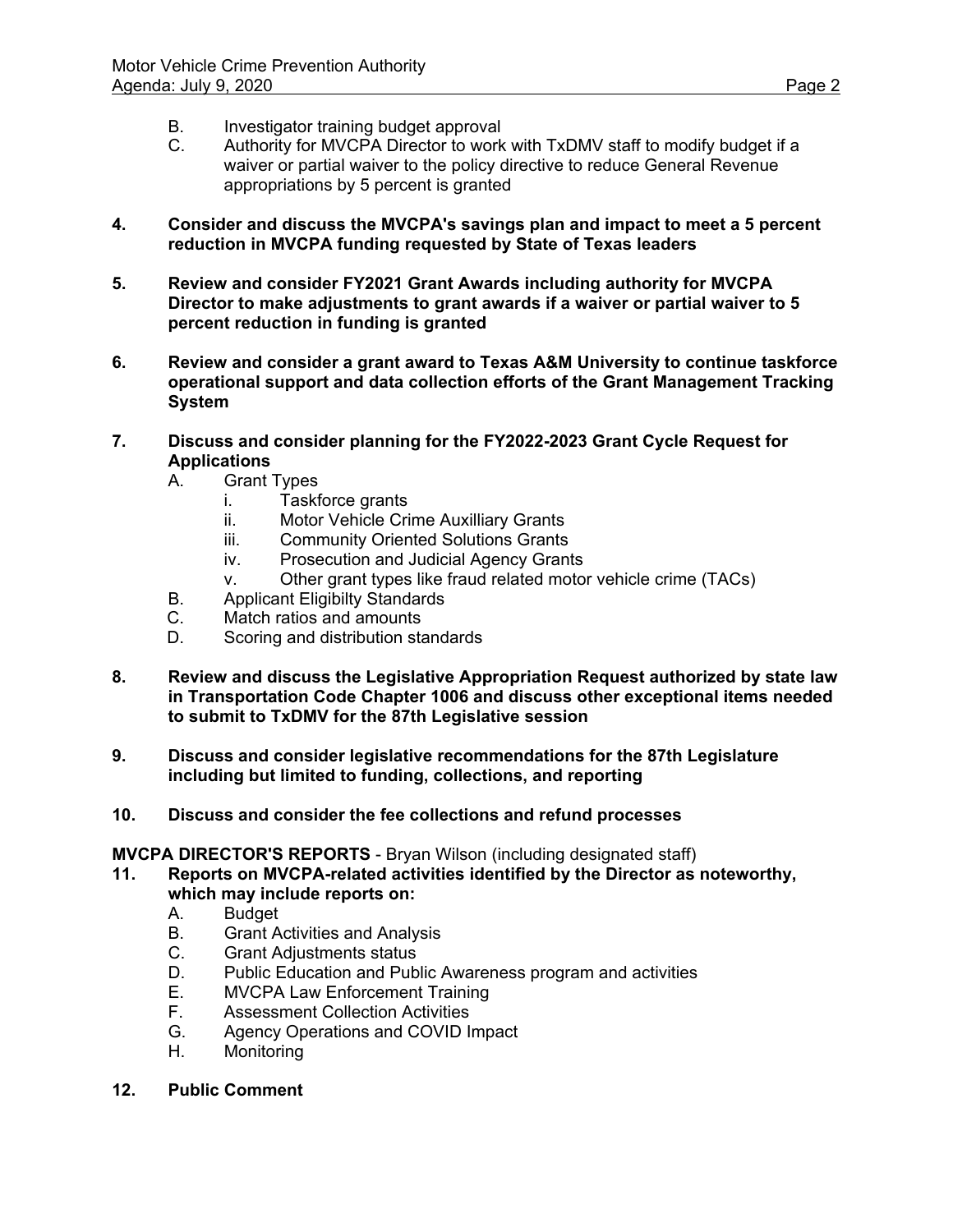## **13. EXECUTIVE SESSION**

### **The Authority may enter into closed session under one or more of the following provisions of the Texas Open Meetings Act, Government Code, Chapter 551:**

- **A. Section 551.071** Consultation with and advice from legal counsel regarding: - pending or contemplated litigation, or a settlement offer; - a matter in which the duty of the attorney to the government body under the Texas Disciplinary Rules of Professional Conduct of the State Bar of Texas clearly conflicts with Government Code, Chapter 551; or - any item on this agenda.
- **B. Section 551.074** Personnel matters. - Discussion relating to the appointment, employment, evaluation, reassignment, duties, discipline and dismissal of personnel.
- **C. Section 551.076** Deliberation Regarding Security Devices or Security Audits; Closed Meeting.

 - the deployment, or specific occasions for implementation, of security personnel or devices; or

- a security audit.

**D.** Section 551.089 - Security devices or security audits: - the deployment, or specific occasions for implementation, of security personnel or devices; or - a security audit.

### **14. Action Items from Executive Session**

### **15. Adjournment**

The Authority will allow an open comment period to receive public comment on any agenda item or other matter that is under the jurisdiction of the Authority. No action will be taken on matters that are not part of the agenda for the meeting. For subjects that are not otherwise part of the agenda for the meeting, Authority members may respond in accordance with Government Code, Section 551.042 and consider the feasibility of placing the matter on the agenda for a future meeting.

If you want to comment on any agenda item (including an open comment under Item #12), you must send an email to *AskMVCPA@txdmv.gov* with one of the following prior to the agenda item being taken up by the Authority:

- 1. a completed comment card (available on the TxDMV webpage for the MVCPA Board meeting: https://www.txdmv.gov/about-us/MVCPA); or
- 2. the following information:
	- a. the agenda item you wish to comment on;
	- b. your name and address, including your city, state, and zip code; and
	- c. who you are representing.

You must wait for the chairman to call on you before you verbally make your comment via the link or the toll-free number listed above. Each speaker will be limited to three minutes, and time allotted to one speaker may not be reassigned to another speaker.